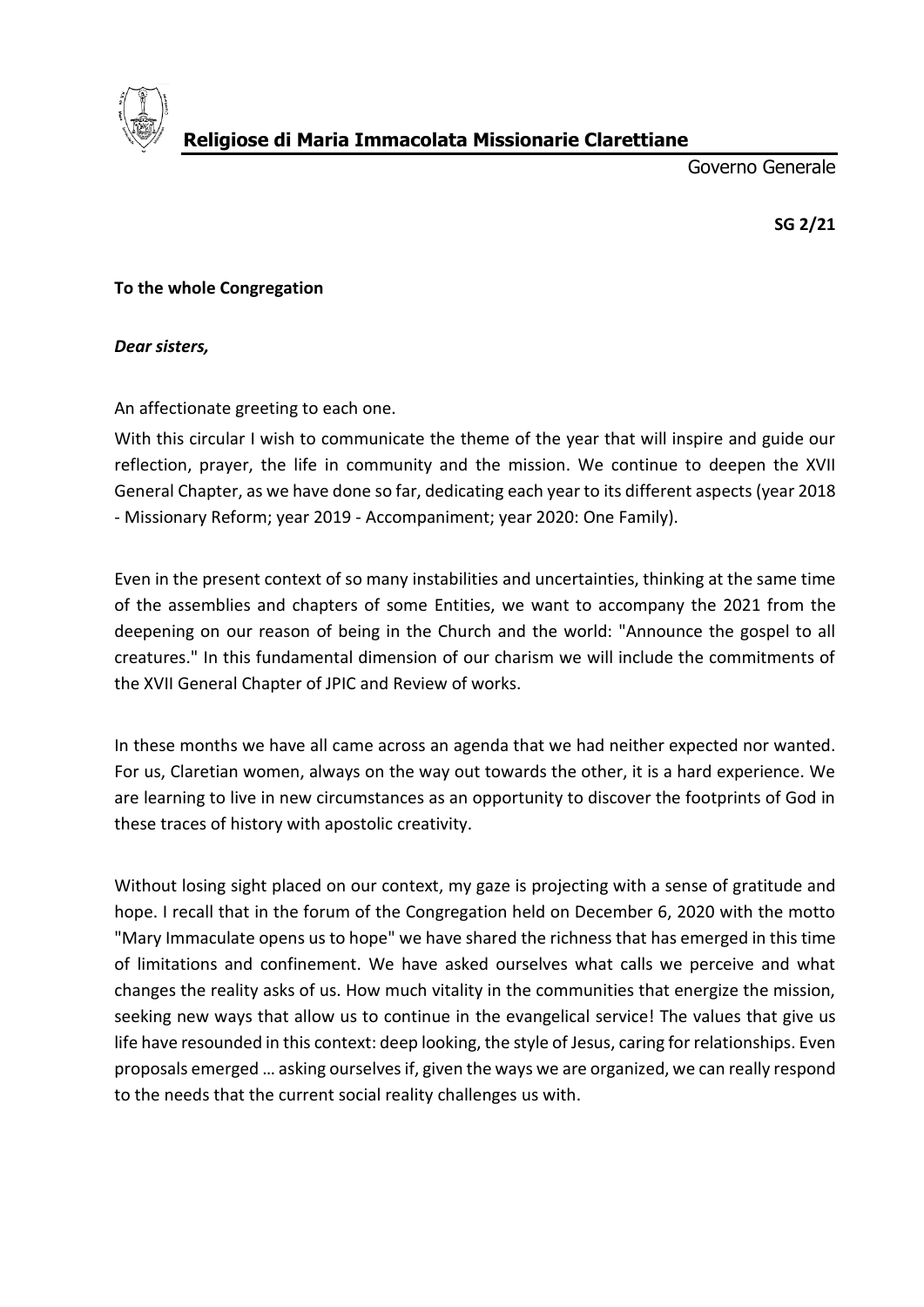We were grateful for the ever-new strength of the Spirit that moves from within these new paths of an ever surprising and fresh proclamation of the Gospel because it is Jesus himself who sustains it.

This is the same Spirit that urges us from the beginning. "The spirit of our institute is the expansion of the Holy Law of the Lord, purely and simply." With this phrase, the Mother Foundress motivated the availability of the sisters of Carcaixent before the foundation of Vélez Rubio, (C. 326) since they have all promised "in imitation of the Holy Apostles to work until they die in the Lord, to teach every creature the holy Law of the Lord (Aim and Goal)". We were born in the Church for this mission: as Sisters of Mary Immaculate Claretian Missionaries: to live and proclaim the good news of Jesus seeking the Kingdom of God and his justice (DC 2017, 9). Because our life is mission, it is announcement, our community is announcement, any apostolic activity to which we are sent is announcement, no matter how small it is.

The growth and fruitfulness of the charism has led us to carry out this mission **walking with others and as an apostolic body**; it is an essential condition and a way of doing it (DC 2017, 5). This is how one of the urgent apostolic horizons emerges which the "missionary reform" makes fruitful among us. So much has been done and we still have a lot to do.

**How are you with it? How are you living the very reason for our being?** Forgive my daring, but with this question I would like to connect with each one, at the same level of depth, not so much of doing but of being. Let's not respond immediately, automatically; let us allow the question sink in there where our vocational life is reborn*.* 

Let's look at our Founders, examples of passionate people, missionaries and reformers (DC 2017, 5). Maria Antonia Paris discovered her vocation in her encounter with Christ and with the suffering Church. The two loves remained alive and emerged naturally throughout her life, in times of joyful growth of communities and in times of crisis. With a prophetic spirit, she saw the members of the new Order "as a living copy of the first Apostles, considering each other as pilgrims on this earth."<sup>1</sup> Saint Anthony Mary Claret, set out as a missionary because he was enthusiastic about Jesus of the Gospel who becomes Word and the joyful announcement of Salvation. In one of his last letters from Rome he wrote to Mother Antonia: "My occupations have been and currently are in the holy ministry. In Paris... I preached the whole of Lent".<sup>2</sup> The charity of Christ urged him.

Every time we return to inspiring texts we feel a fascination that attracts us and prompts us. We can always return to these readings in a shared way, in the communities, with the laity, because they contain a transforming strength. Let us make use of this time creating a space to share the fire of mission that burns in our hearts. It is a way of caring for each other, of renewing trust in

<sup>1</sup> Const. 1869, T1. Ch. I, 4. Const. 13.

<sup>2</sup> Cartas de los Orígenes. C. 283